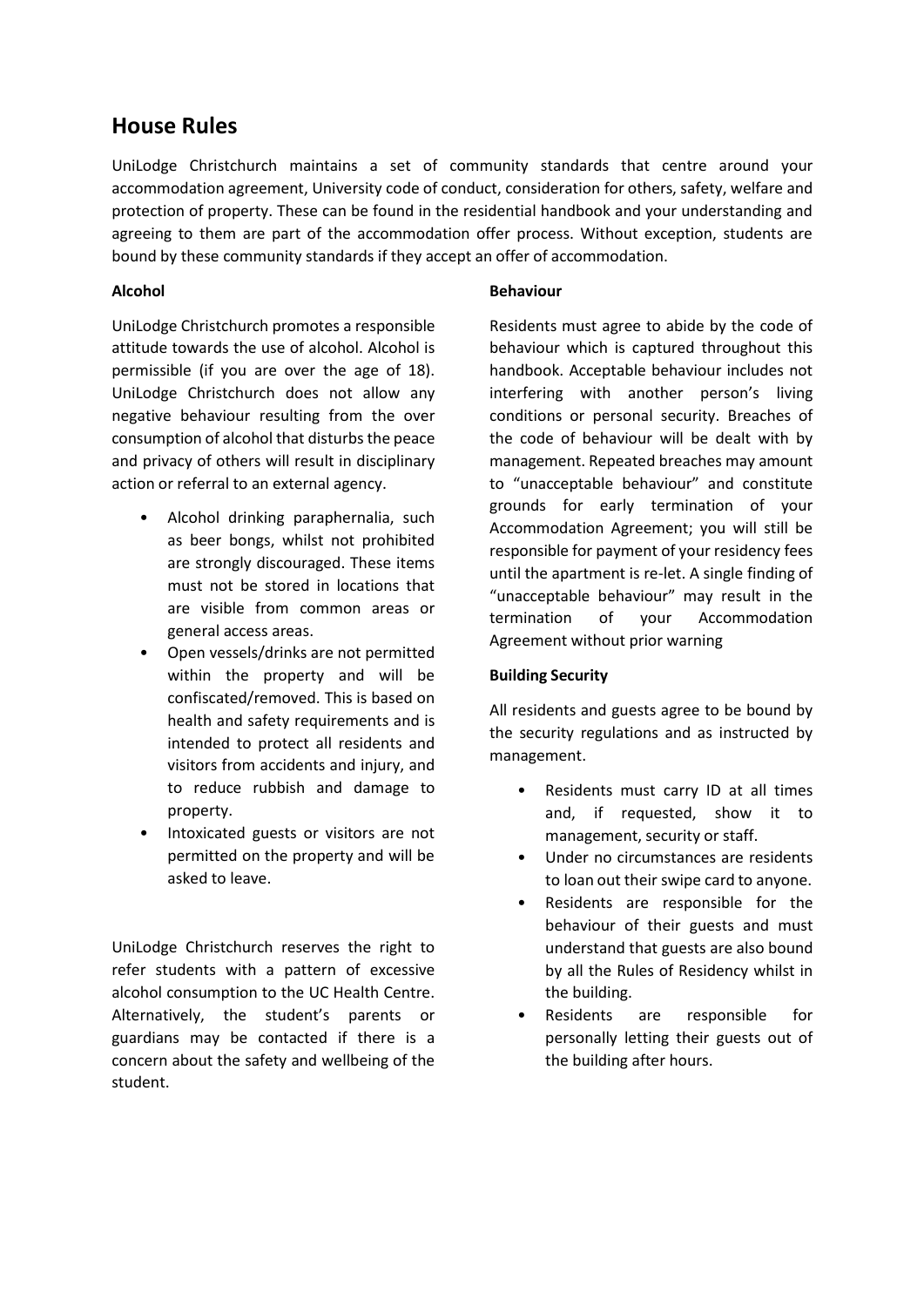# **Bullying, Sexual Harassment and Assault, and Discrimination Bullying, Sexual Harassment and Discrimination**

Is not tolerated and is against the law in New Zealand. UniLodge Christchurch has a friendly and supportive community, and it is expected that members will be proactive in ensuring that it remains so. Anyone at UniLodge Christchurch who engages in any form of bullying, sexual harassment or assault or discrimination will be asked to leave. The NZ Human Rights Act makes discrimination unlawful on the basis of a person's gender, race, age, sexual preference, religion, political beliefs or activities. Bullying involves repeated unreasonable behaviour that may victimise, humiliate, intimidate or threaten another person. Examples include: behaving aggressively, teasing or playing practical jokes on another person, or pressuring someone to behave inappropriately. Sexual harassment includes the following behaviours in circumstances where there is an intention to offend, humiliate, and intimidate or where a reasonable person would have anticipated that the conduct would offend, humiliate or intimate another person: • unsolicited acts of physical intimacy; • unsolicited demands or requests (whether directly or by implication) for sexual favours; • a remark with sexual connotations relating to another person; • engaging in any other unwelcome conduct of a sexual nature directed at another person; We are committed to providing a respectful and safe place to study and live, and students are reminded of their obligations under the University's Student Conduct Policy.

#### **Common Property**

Residents must not interfere with or damage any common property, nor leave anything on or obstruct the use of common property. The resident is liable for all damages caused.

## **DAMAGE OR TAMPERING WITH THE FIRE EQUIPMENT**

It is against the law to tamper with fire equipment, including exit signs. Propping smoke doors open, disabling or covering smoke detectors, and discharging fire extinguishers for any other purpose than putting out a fire are violations. Violators will be subject to disciplinary action and possible criminal proceedings which may result in eviction from the property. Any fire equipment repair or replacement resulting from misuse will be added to the resident's account.

False alarm fire service call outs will also be charged to the student(s) responsible.

## **Drugs**

The use, possession or cultivation of all types of illegal drugs and non-prescription drugs by any student or visitor is strictly prohibited. Any breach of this regulation may result in immediate action to terminate the accommodation agreement. The matter will also be reported to the police.

If you are concerned you are becoming addicted to drugs, or know somebody in the building who is, please talk to management. We are here to assist in every way possible. We can certainly put you in touch with people who can help you.

Drug related paraphernalia, such as bongs, are strictly prohibited.

#### **Furniture and Equipment**

The furniture, and other items provided in the apartments are to be used for the purposes for which they are made. The resident is liable for damage to this property. Residents are not permitted to make alterations or additions to the apartment, or the furniture and equipment within the apartment, unless the request has been given in writing and approved by management.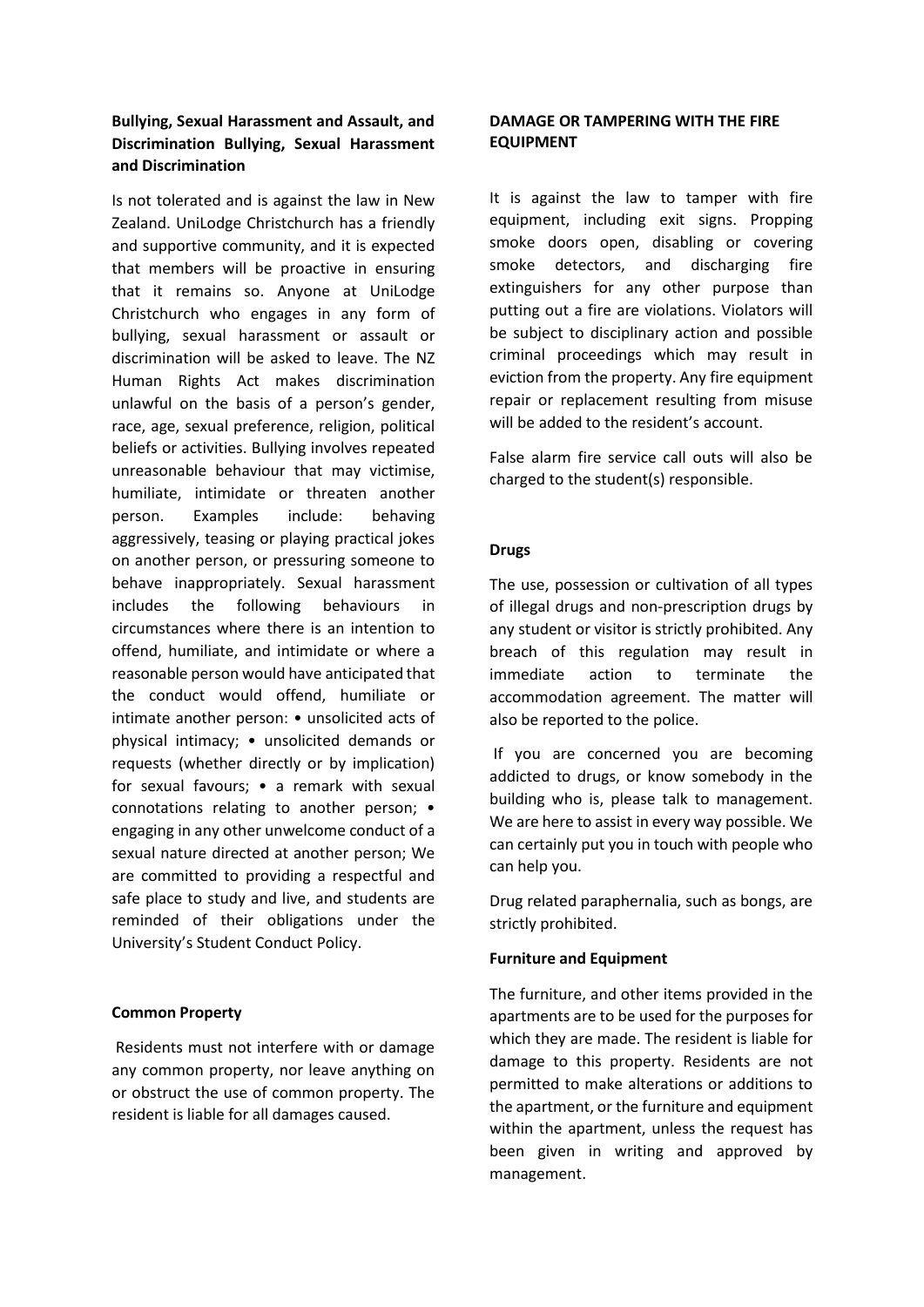#### **Gambling**

Gambling is not permitted on the premises. This does not include competitions or raffles organised by the Residential Life Team.

#### **Lockouts**

A lockout fee will apply should you lock yourself out of your apartment or the building and require a staff member to provide you access afterhours. If you have lost your UC card, you will be issued with a temporary swipe card – a fee will be charged.

#### **Noise**

The property is a social place and some noise will be present, however, all residents should be able to live free from unsanctioned loud noise. It is always the responsibility of each resident and visitor to show regard and consideration for others, and ensure that the place is conducive to study, sleep and relaxation. Be particularly mindful of the noise generated from normal activities such as holding small gatherings, watching movies, playing computer games, returning late at night or gathering in a common area.

You are required to ensure that the noise level from your room is kept to a minimum after 10pm, including weekends. If you feel you might disturb your roommate with excessive noise, move your activity to a common area.

Keep in mind that not all students have assignments and breaks at the same time during the year, therefore if you are asked by a fellow resident to lower your noise level, please respect their request.

Additional noise restrictions will be enforced over exam periods. Excessive noise will not be tolerated and will result in disciplinary action. If security is called to handle a noise complaint, call-out fees will be charged to those creating the disturbance. If you are unsure of what

constitutes unreasonable noise, please contact your Resident Advisor for advice.

The level of noise that is acceptable is at the discretion of the staff on the property, including security staff.

Tips for keeping your noise to a minimum:

- Keep room doors closed if you have visitors.
- Do not slam doors.
- Do not have the stereo, radio or room television at a high volume;
- Use headphones if you wish to listen to your stereo/ radio at a high volume in your room.

## **Overnight Guests**

Students are permitted to have guests for short periods of time with the approval of the Res Life manager or PMO. However, extended visits are not permitted. To ensure compliance with fire and safety regulations and in consideration of the rights of the other students in the room please ensure:

- The guest is registered though the overnight guest form;
- The guest is over 18 years of age.
- The guest must be accompanied by the student at all times and must not be given a swipe tag or key;
- Students are liable for their guests and any damage they may cause.

Any person found to occupy a room that has not followed the above procedure will cause the student to be charged \$50 per night for each night that the guest has stayed overnight. A guest must leave the property immediately if they are requested to do so by the UniLodge Christchurch Staff.

#### **Parties and Events**

We understand that many residents will celebrate special events such as birthdays and exam results. Parties that cause disruption to other residents or create any damage or additional cleaning to the property are not